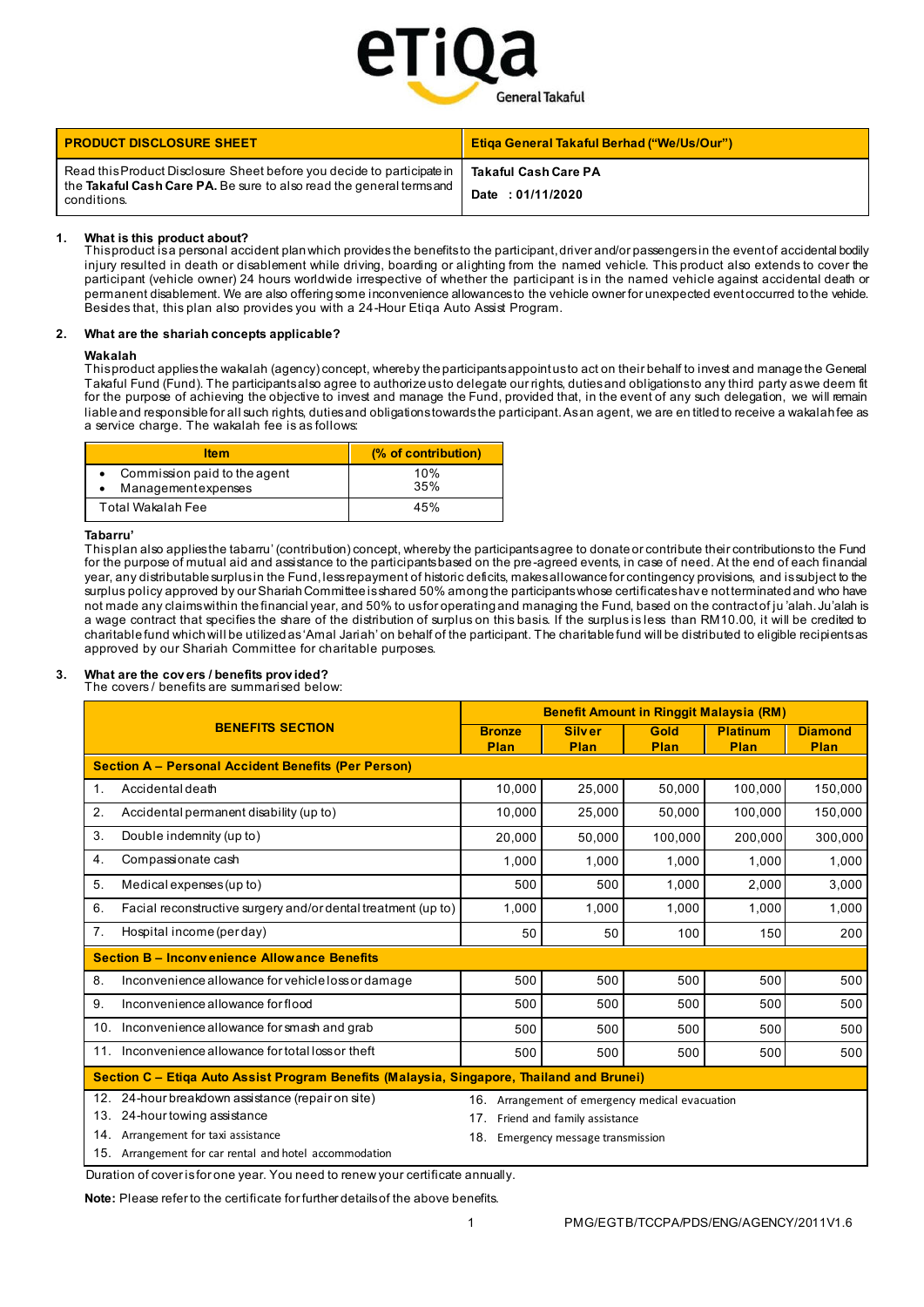# **4. How much contribution do I hav e to pay?**

The contribution that you have to pay may vary depending on the plan selected as below:

| <b>Annual contribution (RM)</b> |                    |                  |                      |                     |
|---------------------------------|--------------------|------------------|----------------------|---------------------|
| <b>Bronze Plan</b>              | <b>Silver Plan</b> | <b>Gold Plan</b> | <b>Platinum Plan</b> | <b>Diamond Plan</b> |
| 121.00                          | 158.00             | 201.00           | 279.00               | 358.00              |

All contributions (if applicable) will be subjected to relevant charges or taxes, as deemed necessary by the Malaysian tax authorities. It is important to keep any receipt that you receive as proof of payment of contributions.

#### **5. What are the fees and charges that I hav e to pay?**

| <b>Type</b> | <b>Amount</b>          |
|-------------|------------------------|
| ServicesTax | 6% of the contribution |
| Stamp Duty  | RM10.00                |

# **6. What are some of the key terms and conditions that I should be aware of?**

#### **Importance of Disclosure**

- a. Pursuant to Paragraph 5 of Schedule 9 of the Islamic Financial Services Act 2013, if you are applying for this takaful wholly for purposes unrelated to your trade, business or profession, you have a duty to take reasonable care not to make a misrepresentation in a nswering the questions in the application form (or when you apply for this takaful). You must answer the questions fully and accurately.
- b. Failure to take reasonable care in answering the questions may result in avoidance of your contract of takaful, refusal or reduction of your claim(s), change of terms or termination of your contract of takaful.
- c. The above duty of disclosure shall continue until the time your contract of takaful is entered into, varied or renewed with us.
- In addition to answering the questions in the application form (or when you apply for this takaful), you are required to disclose any other matter that you know to be relevant to our decision in accepting the risks and determining the rates and terms to be applied.
- e. You also have a duty to tell us immediately if at any time after your contract of takaful has been entered into, varied or renewed with us any of the information given in the application form (or when you applied for this takaful) is inaccurate or has changed.

**Eligibility** – Private vehicle owners aged 18 years up to age of 70 years old.

**Cash Before Cov er** – The contribution due must be paid before the cover is effective.

**Claims** – All claims must be notified to us as soon as possible but not later than thirty (30) days after any event which may entitle y ou to claim under the certificate. Send to us immediately all relevant documents to support your claims. Any documents or evidence required by us to verify the claim shall be provided by you at your own expense. You must call our service provider to request any benefits under Etiqa Auto Assist Program.

**Note:** This list is non-exhaustive. Please refer to the certificate for the full list of terms and conditions.

### **7. What are the major exclusions under this certificate?**

- a. Driver not holding a valid driving license or under the influence of alcohol and drugs;
- b. While the vehicle is used for illegal activities or as an unlicensed carrier;
- c. Committing or attempting to commit any unlawful act, suicide or self-inflicted injury;<br>d. War invasion, rebellion and terrorism act:
- War, invasion, rebellion and terrorism act;
- e. Any pre-existing physical or mental defect or infirmity;
- f. Engaging in hazardous sports, occupations or activities; or
- g. Within the military, civil defence, law enforcement, fire-fighting or security services or organisations.

**Note:** This list is non-exhaustive. Please refer to the certificate for the full list of exclusions.

#### **8. Can I cancel my certificate?**

You may cancel your certificate by giving a written notice to us. Upon cancellation, you are entitled to a partial refund of the contribution provided you have not made a claim during the period of takaful.

# **9. What do I need to do if there are changes to my contact details?**

It is important that you inform us of any changes in your contact details to ensure that all correspondences reach you in a timely manner.

## **10. Where can I get further information?**

Should you require additional information about personal accident takaful, please refer to the insuranceinfo booklet available at all our branches, or visit www.insuranceinfo.com.my.

If you have any enquiries, please contact us at:

#### **Etiqa General Takaful Berhad (201701025031)**

(Licensed under Islamic Financial Services Act 2013 and regulated by Bank Negara Malaysia) Level 13, Tower B, Dataran Maybank No. 1, Jalan Maarof 59000 Kuala Lumpur, Malaysia Telephone Number: +603 2297 3888 Facsimile Number: +603 2297 3800 Etiqa Oneline: 1300 13 8888 E-mail[: info@etiqa.com.m](mailto:info@etiqa.com.my)y Homepag[e: www.etiqa.com.my](http://www.etiqa.com.my/)